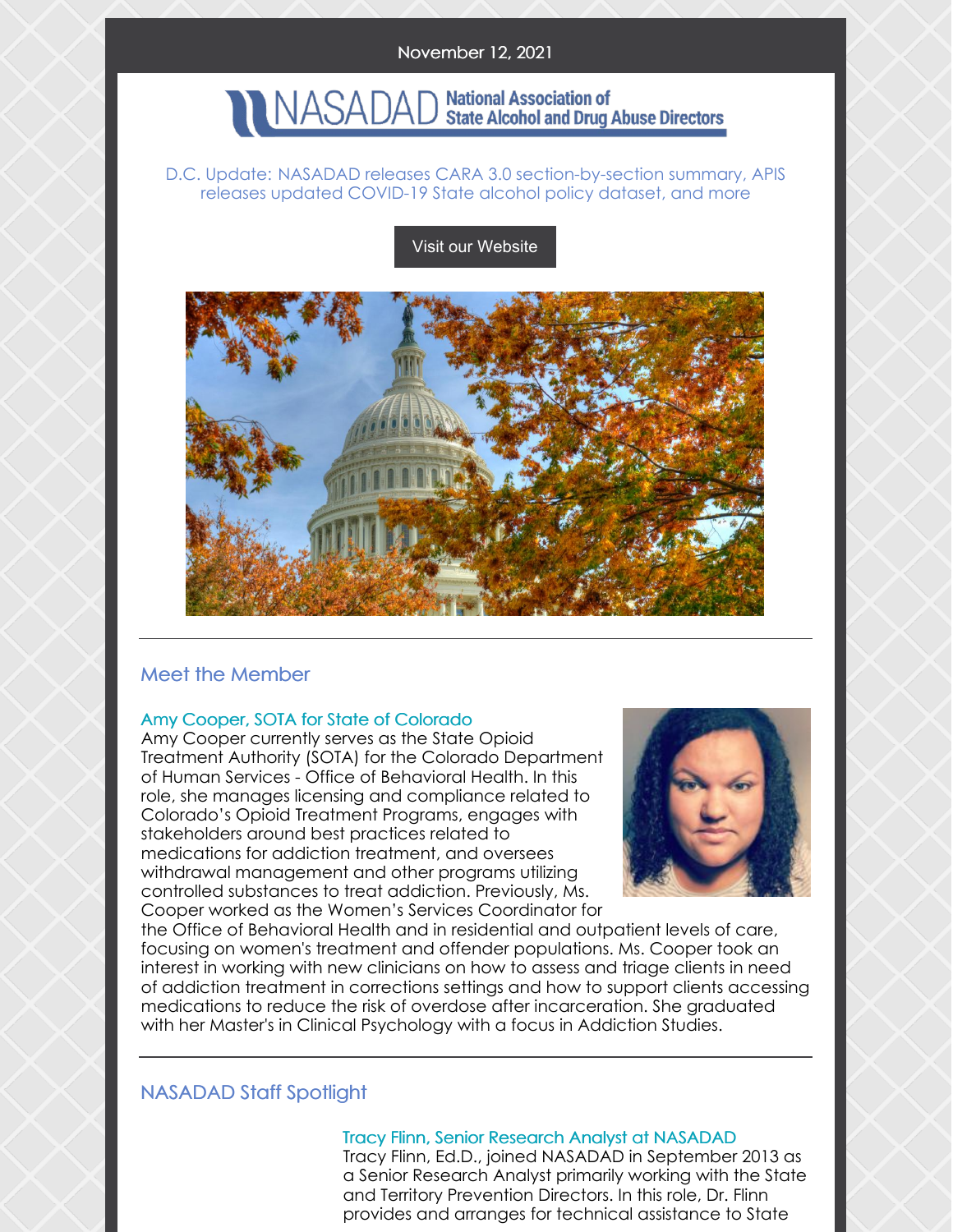

and territorial substance use prevention directors; coordinates topic calls and webinars; develops fact sheets and other resources; coordinates the annual National Prevention Research Conference and Prevention Leadership Summits; and oversees and manages day-to-day project implementation.

Dr. Flinn has over 20 years of experience working in prevention at the national, State, and local levels, and is a senior expert in substance use prevention strategies, project management, training and technical assistance,

and alcohol and drug research, trends, and policies. She was previously the Associate Director of the U.S. Department of Education's Higher Education Center for Alcohol, Drug Abuse, and Violence Prevention. Dr. Flinn also directed the Robert Wood Johnson Foundation funded "A Matter of Degree" coalition at the University of Delaware, where she implemented environmental prevention strategies to reduce alcohol and other drug problems among students and established a statewide prevention coalition of colleges and universities. She received her doctorate in higher education administration and educational leadership from the University of Delaware in 2007.

# News from NASADAD

#### NASADAD releases CARA 3.0 section-by-section summary

NASADAD is pleased to announce the release of a [section-by-section](https://urldefense.com/v3/__https:/nasadad.org/2021/11/cara-3-0-section-by-section-summary/__;!!EErPFA7f--AJOw!UkJRh2EUUKtly4iHGUFI_G8HwiOHWU56RFsCS3x9bS5RwxCfhwg1ha1mvUTU2wyxbu8%24) summary of the Comprehensive Addiction and Recovery Act (CARA) 3.0. This legislation aims to further bolster efforts to address substance disorders, primarily by increasing federal funding authorization levels for programs across various federal agencies.

CARA 3.0 was introduced in the Senate [\(S.987](https://urldefense.com/v3/__https:/www.congress.gov/bill/117th-congress/senate-bill/987?q=*7B*22search*22*3A*5B*22s987*22*2C*22s987*22*5D*7D&s=4&r=1__;JSUlJSUlJSUlJSUl!!EErPFA7f--AJOw!UkJRh2EUUKtly4iHGUFI_G8HwiOHWU56RFsCS3x9bS5RwxCfhwg1ha1mvUTUtX04OHk%24)) in March of 2021 and is sponsored by Senators Rob Portman (R-OH), Sheldon Whitehouse (D-RI), Amy Klobuchar (D-MN), Jeanne Shaheen (D-NH), Maria Cantwell (D-WA), and Shelley Moore Capito (R-WV). The House companion bill  $(H.R.4341)$  $(H.R.4341)$ , introduced in July of 2021, is sponsored by Representatives David Trone (D-MD), Ann Kuster (D-NH), Brian Fitzpatrick (R-PA), Jaime Herrera Beutler (R-WA), Tim Ryan (D-OH), David McKinley (R-WV), Paul Tonko (D-NY), and Dave Joyce (R-OH)

CARA 3.0 includes several provisions supported by NASADAD including:

- Improving Treatment for Pregnant, Postpartum, and Parenting Women (Sec. 202) which would reauthorize the Substance Abuse and Mental Health Services Administration's (SAMHSA) pregnant and postpartum women (PPW) program and proposes giving preference to grant applicants that: 1) allow clients to receive medication-assisted treatment (MAT); 2) provide culturally competent care; 3) ensure flexible lengths of stay in the treatment program; and 4) use peer recovery advocates.
- **Improving Substance Use Disorder Prevention Workforce Act (Sec.** 211), which would create a grant program within SAMHSA that would address a large unmet need: supporting our nation's primary prevention workforce. In particular, the grant program would help State alcohol and drug agencies support recruitment, professional development, and training to ensure diversity, equity, and inclusion in the substance use disorder (SUD) workforce; enhance or establish initiatives related to credentialing or other certification processes for prevention; and partner with elementary schools, middle schools, high schools, or institutions of higher education to generate interest in careers in SUD prevention and more.

# Around the Agencies

APIS releases updated COVID-19 State alcohol policy dataset